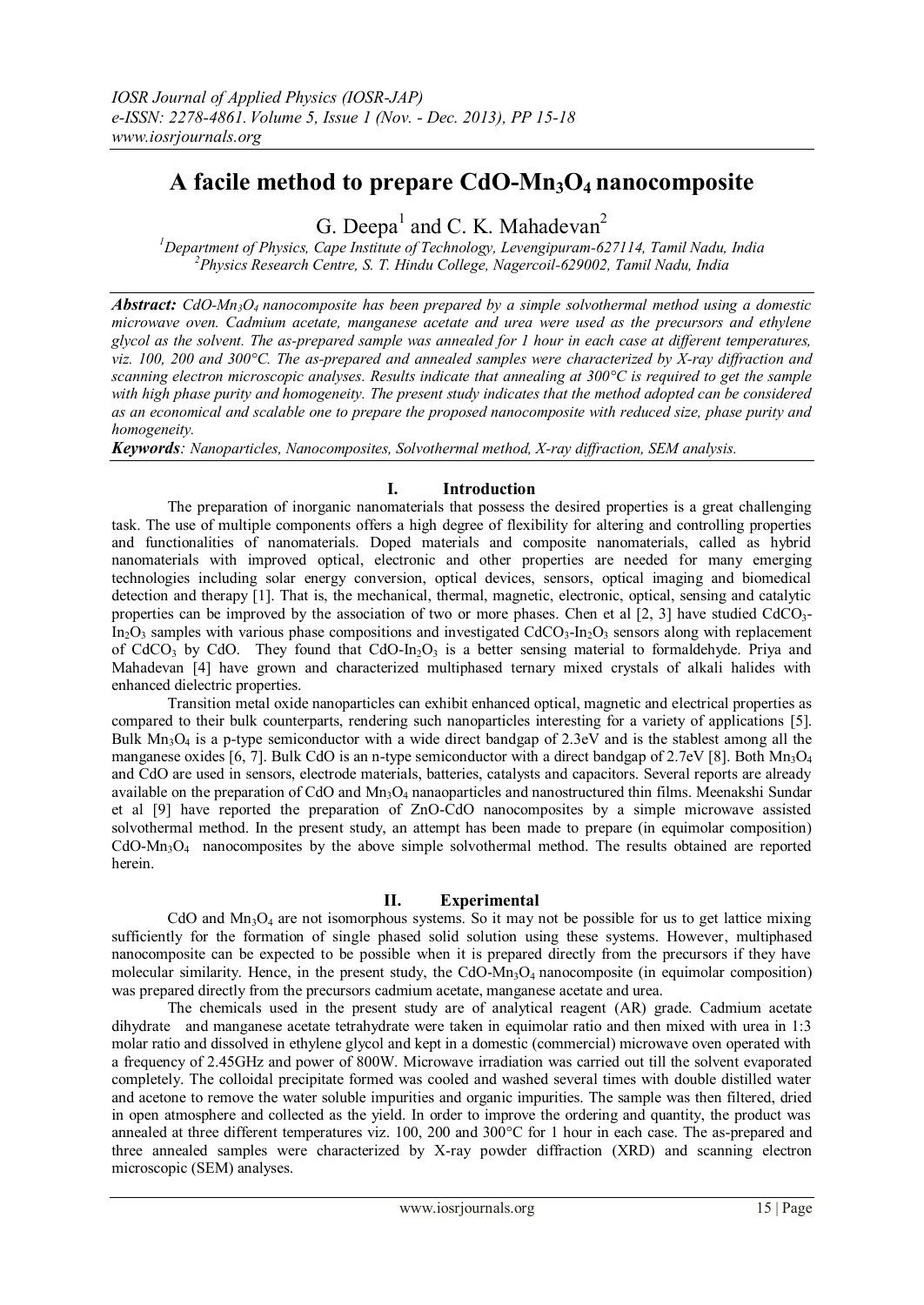X-ray powder diffraction data were collected for all the four samples using a PANalytical powder X-ray diffractometer in the 20 range of 10-70° with monochromated CuK<sub>a</sub> radiation ( $\lambda$  =1.54056Å). The morphology of the samples was examined by using a JEOL SEM (Model: ISM5600LV) scanning electron microscope equipped with energy dispersive X-ray absorption (EDX) spectrometer.

#### **III. Results and discussion**

 **3.1 Crystal structure:** The colour of the as-prepared sample is greenish brown. The intensity of the colour is found to increase with the increase in annealing temperature. Fig. 1 shows the XRD patterns observed. The XRD pattern observed for the as-prepared sample indicates the presence of two phases viz. CdCO<sub>3</sub> (JCPDS card no:  $42$ -1342) and Mn3O4 (JCPDS card no: 24-734). There is no significant difference observed for the sample annealed at 100°C. The XRD patterns observed for the samples annealed at 200 and 300°C indicate the presence of two phases viz. CdO (JCPDS card no:  $5-640$ ) and  $Mn<sub>3</sub>O<sub>4</sub>$ . The XRD analysis shows that there is a phase transformation from CdCO<sub>3</sub> to CdO taking place when the as-prepared sample is annealed at about 200 $^{\circ}$ C. The estimated lattice parameters are provided in Table 1. The estimated lattice parameters observed for the individual phases compare well with those available in the literature. The observed peaks in the XRD patterns indicate the crystalline nature and reduced crystallite (particle/grain) size of the samples. The Scherrer formula [10] was used to estimate the average crystallite sizes. The estimated average crystallite sizes are given in Table 1.

### **3.2 Morphology:**

 The observed SEM images are shown in Fig. 2. The SEM images show that the constituent particles of the nanomaterials is agglomerated and lead to mostly capsule shaped cluster like patterns. Other than capsule shape is not exhibited by all the samples except the sample annealed at 200°C. The SEM image of sample annealed at 200°C shows nanowires along with capsules. The observed average sizes of the capsules are given in Table 1.

 The XRD and SEM analyses indicate that only the phases mentioned above are present in the samples within the limit of the equipments used. Eventhough annealing at 200°C is sufficient to obtain phase purity (as per XRD analysis), annealing at higher temperature (300°C) is required (as per the SEM analysis) to obtain the homogeneity. Also, the average crystallite size and the average capsule size are least for the sample annealed at 300°C.

### **3.3 Elemental composition:**

 The EDX measurement has provided the elemental composition (mass %) for the sample annealed at 300°C as 30.54 for oxygen, 16.91 for manganese and 52.55 for cadmium. This indicates that the actual metallic content in this sample is about 0.6 Cd and 1.2 Mn. Also, it indicates a significant amount of oxygen vacancies as normally expected in the case of metallic oxides. Thus, the sample annealed at 300°C is found to be CdO- $Mn_3O_4$  and a multiphased (two phased) nanocomposite with high purity, reduced size and homogeneity. Also, the method adopted in the present study is found to be an effective, scalable and economical one for preparing the CdO-Mn<sub>3</sub>O<sub>4</sub> nanocomposite. In addition, the present method can be adopted to prepare similar twocomponent nanocomposites.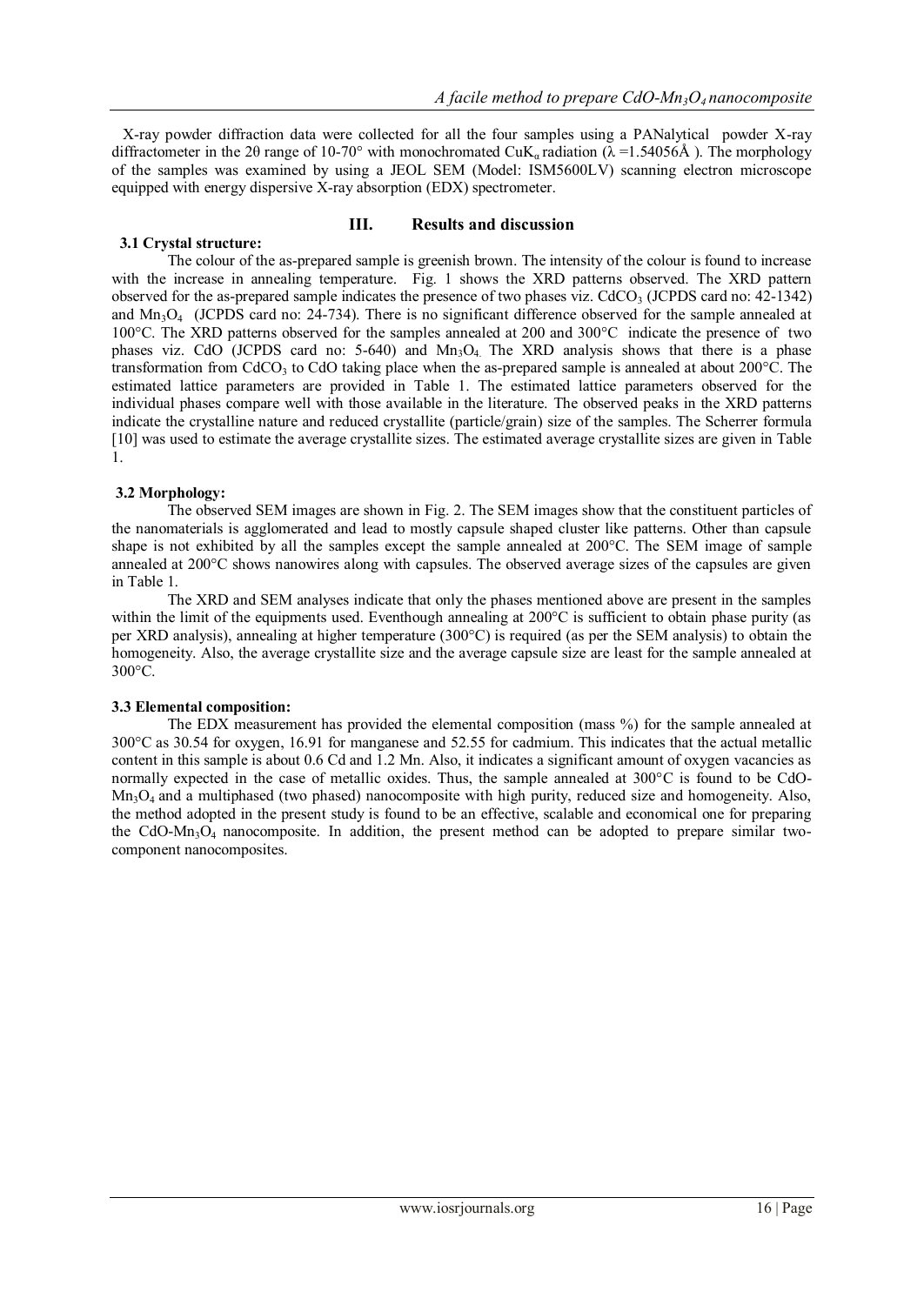

**IV. Figures and Tables**

**Figure 2**: The observed SEM images

**20kV** 

X10,000

 $\frac{1}{1}$ 

0000

11 45 SEI

X10,000

**20kV** 

 $\frac{1}{1}$ 

0000 11 45 SEI

|  | <b>Table 1.</b> Results obtained from XRD and SEM analyses. Values given in parentheses are from literature |  |  |
|--|-------------------------------------------------------------------------------------------------------------|--|--|
|  |                                                                                                             |  |  |

| Sample                         | Phase                          | Crystal system             | Lattice parameters |                  |                     | Average<br>crystallite  | Average capsule<br>$size(nm)$ from SEM |       |
|--------------------------------|--------------------------------|----------------------------|--------------------|------------------|---------------------|-------------------------|----------------------------------------|-------|
|                                |                                |                            | a<br>(Ă)           | c<br>(Ă)         | Volume<br>$(\AA^3)$ | $size$ (nm)<br>from XRD | Length                                 | Width |
| As-prepared                    | CdCO <sub>3</sub>              | Rhombohedral               | 4.88<br>(4.92)     | 16.33<br>(16.31) | 336.8<br>(341.9)    | 9.48                    | 761.6                                  | 250.6 |
|                                | $Mn_3O_4$                      | Tetragonal                 | 5.85<br>(5.76)     | 9.28<br>(9.47)   | 317.6<br>(314.2)    |                         |                                        |       |
| Annealed at<br>$100^{\circ}$ C | CdCO <sub>3</sub><br>$Mn_3O_4$ | Rhombohedral<br>Tetragonal | 4.93<br>5.44       | 16.30<br>9.81    | 343.0<br>290.3      | 10.00                   | 877.3                                  | 250.1 |
| Annealed at<br>$200^{\circ}$ C | CdO                            | Cubic                      | 4.69<br>(4.7)      | 4.69<br>(4.7)    | 103.2<br>(103.8)    | 9.12                    |                                        |       |
|                                | $Mn_3O_4$                      | Tetragonal                 | 5.61               | 9.38             | 295.2               |                         |                                        |       |
| Annealed at<br>$300^{\circ}$ C | CdO<br>$Mn_3O_4$               | Cubic<br>Tetragonal        | 4.69<br>5.82       | 4.69<br>9.25     | 103.2<br>313.3      | 8.15                    | 688.0                                  | 228.0 |

www.iosrjournals.org 17 | Page